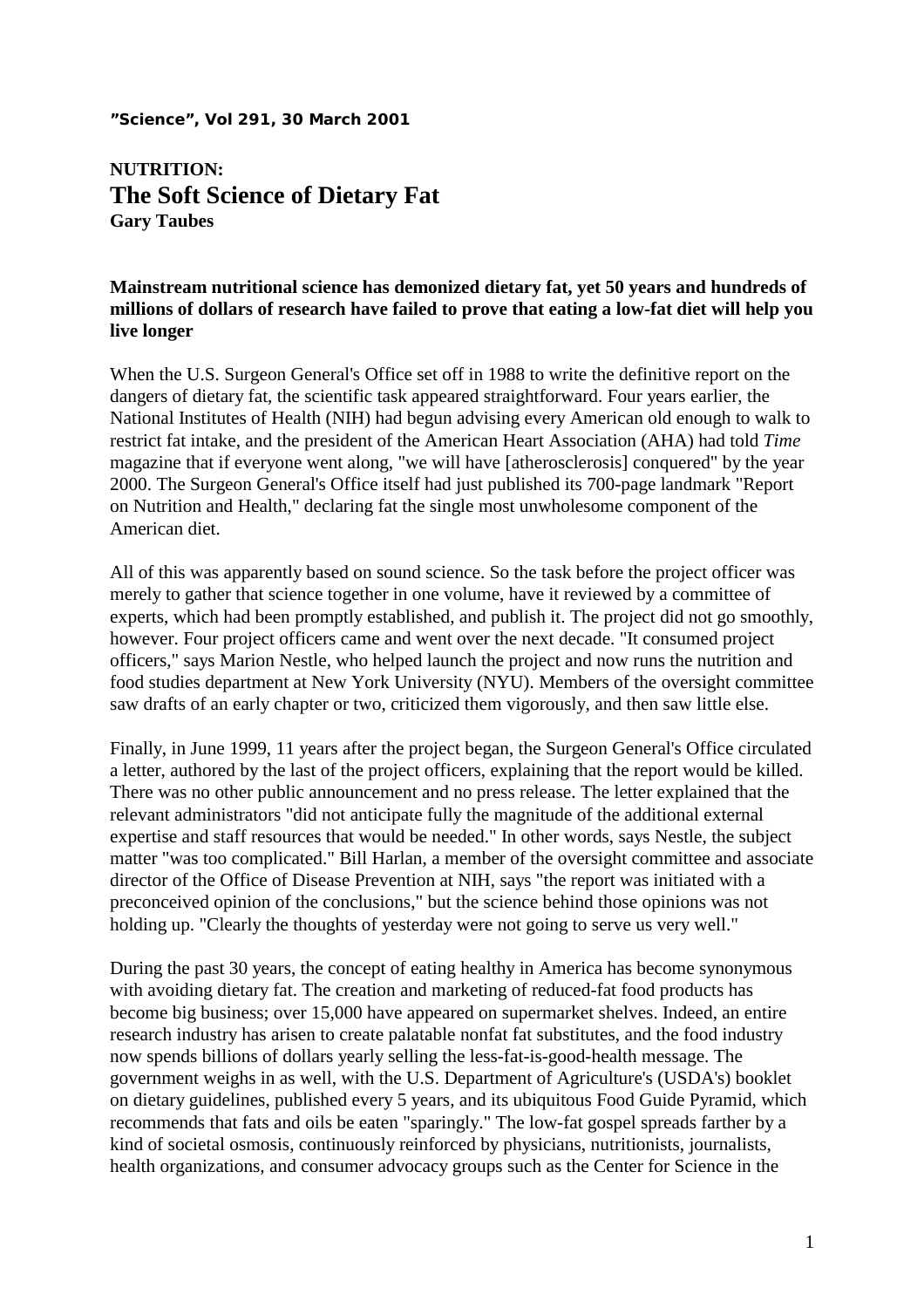Public Interest, which refers to fat as this "greasy killer." "In America, we no longer fear God or the communists, but we fear fat," says David Kritchevsky of the Wistar Institute in Philadelphia, who in 1958 wrote the first textbook on cholesterol.

As the Surgeon General's Office discovered, however, the science of dietary fat is not nearly as simple as it once appeared. The proposition, now 50 years old, that dietary fat is a bane to health is based chiefly on the fact that fat, specifically the hard, saturated fat found primarily in meat and dairy products, elevates blood cholesterol levels. This in turn raises the likelihood that cholesterol will clog arteries, a condition known as atherosclerosis, which then increases risk of coronary artery disease, heart attack, and untimely death. By the 1970s, each individual step of this chain from fat to cholesterol to heart disease had been demonstrated beyond reasonable doubt, but the veracity of the chain *as a whole* has never been proven. In other words, despite decades of research, it is still a debatable proposition whether the consumption of saturated fats above recommended levels (step one in the chain) by anyone who's not already at high risk of heart disease will increase the likelihood of untimely death (outcome three). Nor have hundreds of millions of dollars in trials managed to generate compelling evidence that healthy individuals can extend their lives by more than a few weeks, if that, by eating less fat (see sidebar on p. 2538). To put it simply, the data remain ambiguous as to whether low-fat diets will benefit healthy Americans. Worse, the ubiquitous admonishments to reduce total fat intake have encouraged a shift to high-carbohydrate diets, which may be no better--and may even be worse--than high-fat diets.

Since the early 1970s, for instance, Americans' average fat intake has dropped from over 40% of total calories to 34%; average serum cholesterol levels have dropped as well. But no compelling evidence suggests that these decreases have improved health. Although heart disease death rates have dropped--and public health officials insist low-fat diets are partly responsible--the *incidence* of heart disease does not seem to be declining, as would be expected if lower fat diets made a difference. This was the conclusion, for instance, of a 10 year study of heart disease mortality published in *The New England Journal of Medicine* in 1998, which suggested that death rates are declining largely because doctors are treating the disease more successfully. AHA statistics agree: Between 1979 and 1996, the number of medical procedures for heart disease increased from 1.2 million to 5.4 million a year. "I don't consider that this disease category has disappeared or anything close to it," says one AHA statistician.

Meanwhile, obesity in America, which remained constant from the early 1960s through 1980, has surged upward since then--from 14% of the population to over 22%. Diabetes has increased apace. Both obesity and diabetes increase heart disease risk, which could explain why heart disease incidence is not decreasing. That this obesity epidemic occurred just as the government began bombarding Americans with the low-fat message suggests the possibility, however distant, that low-fat diets might have unintended consequences--among them, weight gain. "Most of us would have predicted that if we can get the population to change its fat intake, with its dense calories, we would see a reduction in weight," admits Harlan. "Instead, we see the exact opposite."

In the face of this uncertainty, skeptics and apostates have come along repeatedly, only to see their work almost religiously ignored as the mainstream medical community sought consensus on the evils of dietary fat. For 20 years, for instance, the Harvard School of Public Health has run the Nurses' Health Study and its two sequelae--the Health Professionals Follow-Up Study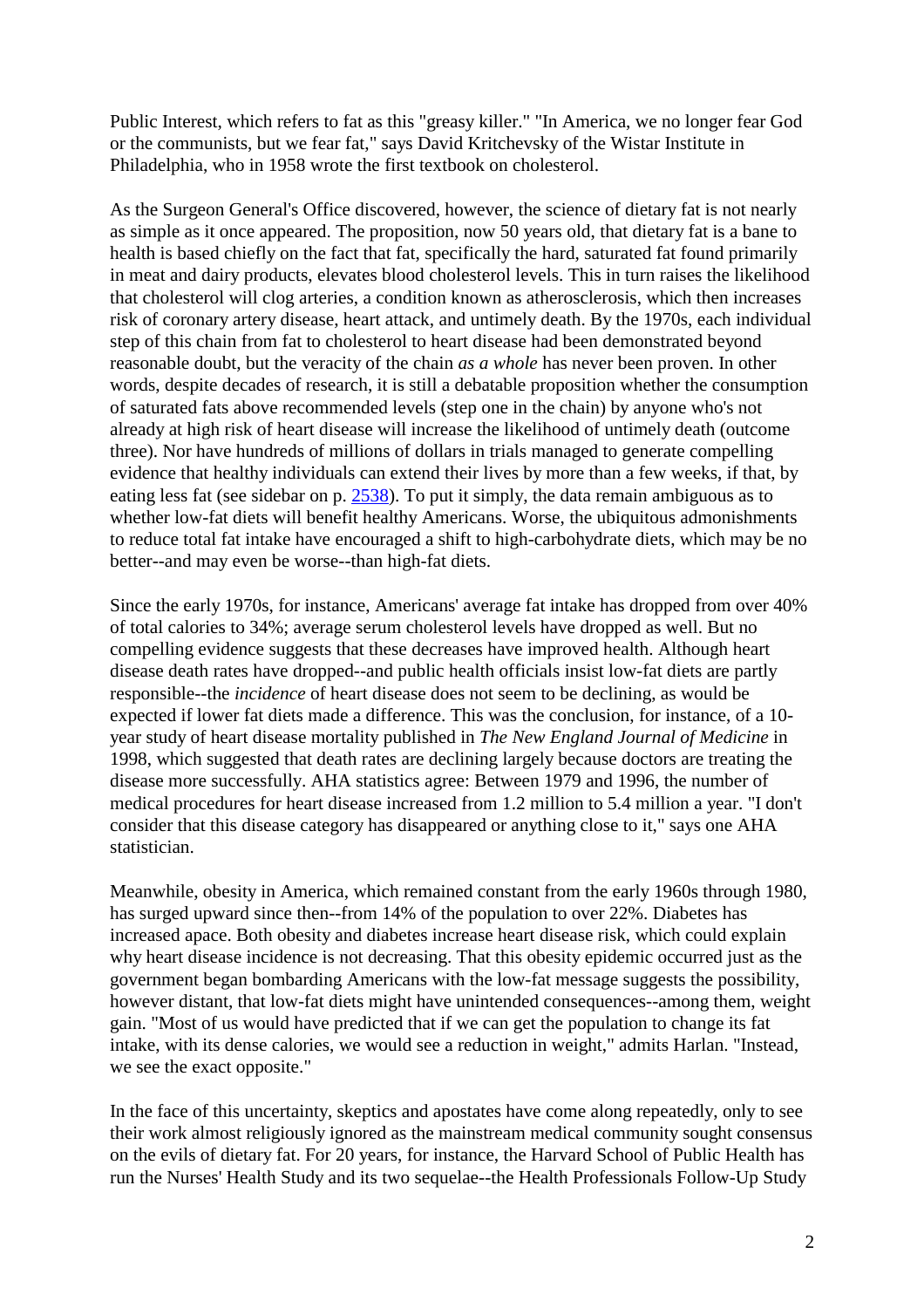and the Nurses' Health Study II--accumulating over a decade of data on the diet and health of almost 300,000 Americans. The results suggest that total fat consumed has no relation to heart disease risk; that monounsaturated fats like olive oil lower risk; and that saturated fats are little worse, if at all, than the pasta and other carbohydrates that the Food Guide Pyramid suggests be eaten copiously. (The studies also suggest that trans fatty acids are unhealthful. These are the fats in margarine, for instance, and are what many Americans started eating when they were told that the saturated fats in butter might kill them.) Harvard epidemiologist Walter Willett, spokesperson for the Nurses' Health Study, points out that NIH has spent over \$100 million on the three studies and yet not one government agency has changed its primary guidelines to fit these particular data. "Scandalous," says Willett. "They say, 'You really need a high level of proof to change the recommendations,' which is ironic, because they never had a high level of proof to set them."

Indeed, the history of the national conviction that dietary fat is deadly, and its evolution from hypothesis to dogma, is one in which politicians, bureaucrats, the media, and the public have played as large a role as the scientists and the science. It's a story of what can happen when the demands of public health policy--and the demands of the public for simple advice--run up against the confusing ambiguity of real science.

#### **Fear of fat**

During the first half of the 20th century, nutritionists were more concerned about malnutrition than about the sins of dietary excess. After World War II, however, a coronary heart disease epidemic seemed to sweep the country (see sidebar on p. 2540). "Middle-aged men, seemingly healthy, were dropping dead," wrote biochemist Ancel Keys of the University of Minnesota, Twin Cities, who was among the first to suggest that dietary fats might be the cause. By 1952, Keys was arguing that Americans should reduce their fat intake to less than 30% of total calories, although he simultaneously recognized that "direct evidence on the effect of the diet on human arteriosclerosis is very little and likely to remain so for some time." In the famous and very controversial Seven Countries Study, for instance, Keys and his colleagues reported that the amount of fat consumed seemed to be the salient difference between populations such as those in Japan and Crete that had little heart disease and those, as in Finland, that were plagued by it. In 1961, the Framingham Heart Study linked cholesterol levels to heart disease, Keys made the cover of *Time* magazine, and the AHA, under his influence, began advocating low-fat diets as a palliative for men with high cholesterol levels. Keys had also become one of the first Americans to consciously adopt a heart-healthy diet: He and his wife, *Time* reported, "do not eat 'carving meat'--steaks, chops, roasts--more than three times a week."

Nonetheless, by 1969 the state of the science could still be summarized by a single sentence from a report of the Diet-Heart Review Panel of the National Heart Institute (now the National Heart, Lung, and Blood Institute, or NHLBI): "It is not known whether dietary manipulation has any effect whatsoever on coronary heart disease." The chair of the panel was E. H. "Pete" Ahrens, whose laboratory at Rockefeller University in New York City did much of the seminal research on fat and cholesterol metabolism.

Whereas proponents of low-fat diets were concerned primarily about the effects of dietary fat on cholesterol levels and heart disease, Ahrens and his panel--10 experts in clinical medicine, epidemiology, biostatistics, human nutrition, and metabolism--were equally concerned that eating less fat could have profound effects throughout the body, many of which could be harmful. The brain, for instance, is 70% fat, which chiefly serves to insulate neurons. Fat is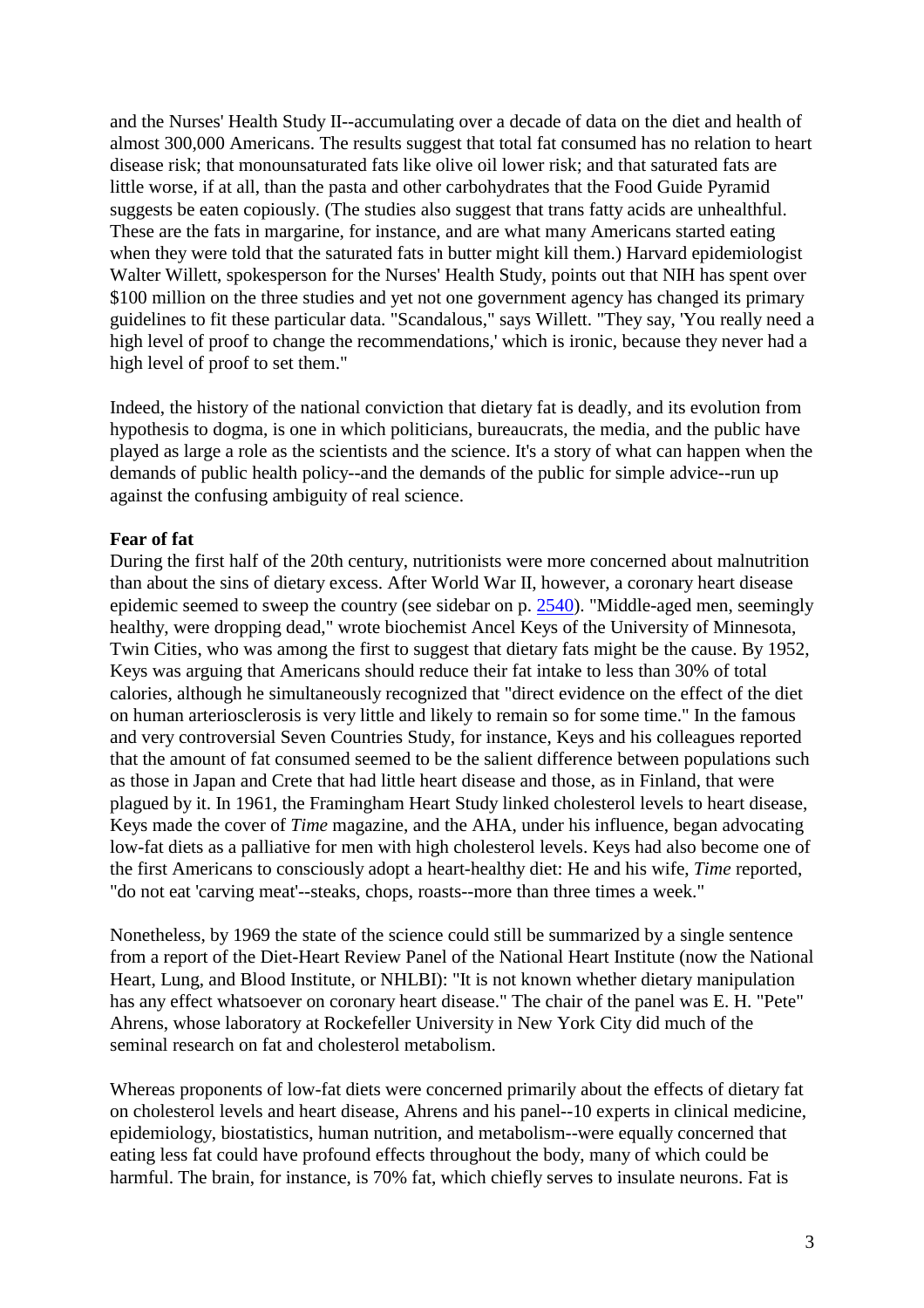also the primary component of cell membranes. Changing the proportion of saturated to unsaturated fats in the diet changes the fat composition in these membranes. This could conceivably change the membrane permeability, which controls the transport of everything from glucose, signaling proteins, and hormones to bacteria, viruses, and tumor-causing agents into and out of the cell. The relative saturation of fats in the diet could also influence cellular aging as well as the clotting ability of blood cells.

Whether the potential benefits of low-fat diets would exceed the potential risks could be settled by testing whether low-fat diets actually prolong life, but such a test would have to be enormous. The effect of diet on cholesterol levels is subtle for most individuals--especially those living in the real world rather than the metabolic wards of nutrition researchers--and the effect of cholesterol levels on heart disease is also subtle. As a result, tens of thousands of individuals would have to switch to low-fat diets and their subsequent health compared to that of equal numbers who continued eating fat to alleged excess. And all these people would have to be followed for years until enough deaths accumulated to provide statistically significant results. Ahrens and his colleagues were pessimistic about whether such a massive and expensive trial could ever be done. In 1971, an NIH task force estimated such a trial would cost \$1 billion, considerably more than NIH was willing to spend. Instead, NIH administrators opted for a handful of smaller studies, two of which alone would cost \$255 million. Perhaps more important, these studies would take a decade. Neither the public, the press, nor the U.S. Congress was willing to wait that long.

#### **Science by committee**

Like the flourishing American affinity for alternative medicine, an antifat movement evolved independently of science in the 1960s. It was fed by distrust of the establishment--in this case, both the medical establishment and the food industry--and by counterculture attacks on excessive consumption, whether manifested in gas-guzzling cars or the classic American cuisine of bacon and eggs and marbled steaks. And while the data on fat and health remained ambiguous and the scientific community polarized, the deadlock was broken not by any new science, but by politicians. It was Senator George McGovern's bipartisan, nonlegislative Select Committee on Nutrition and Human Needs--and, to be precise, a handful of McGovern's staff members--that almost single-handedly changed nutritional policy in this country and initiated the process of turning the dietary fat hypothesis into dogma.

McGovern's committee was founded in 1968 with a mandate to eradicate malnutrition in America, and it instituted a series of landmark federal food assistance programs. As the malnutrition work began to peter out in the mid-1970s, however, the committee didn't disband. Rather, its general counsel, Marshall Matz, and staff director, Alan Stone, both young lawyers, decided that the committee would address "overnutrition," the dietary excesses of Americans. It was a "casual endeavor," says Matz. "We really were totally na•ve, a bunch of kids, who just thought, 'Hell, we should say something on this subject before we go out of business.' " McGovern and his fellow senators--all middle-aged men worried about their girth and their health--signed on; McGovern and his wife had both gone through diet-guru Nathan Pritikin's very low fat diet and exercise program. McGovern quit the program early, but Pritikin remained a major influence on his thinking.

McGovern's committee listened to 2 days of testimony on diet and disease in July 1976. Then resident wordsmith Nick Mottern, a former labor reporter for *The Providence Journal*, was assigned the task of researching and writing the first "Dietary Goals for the United States."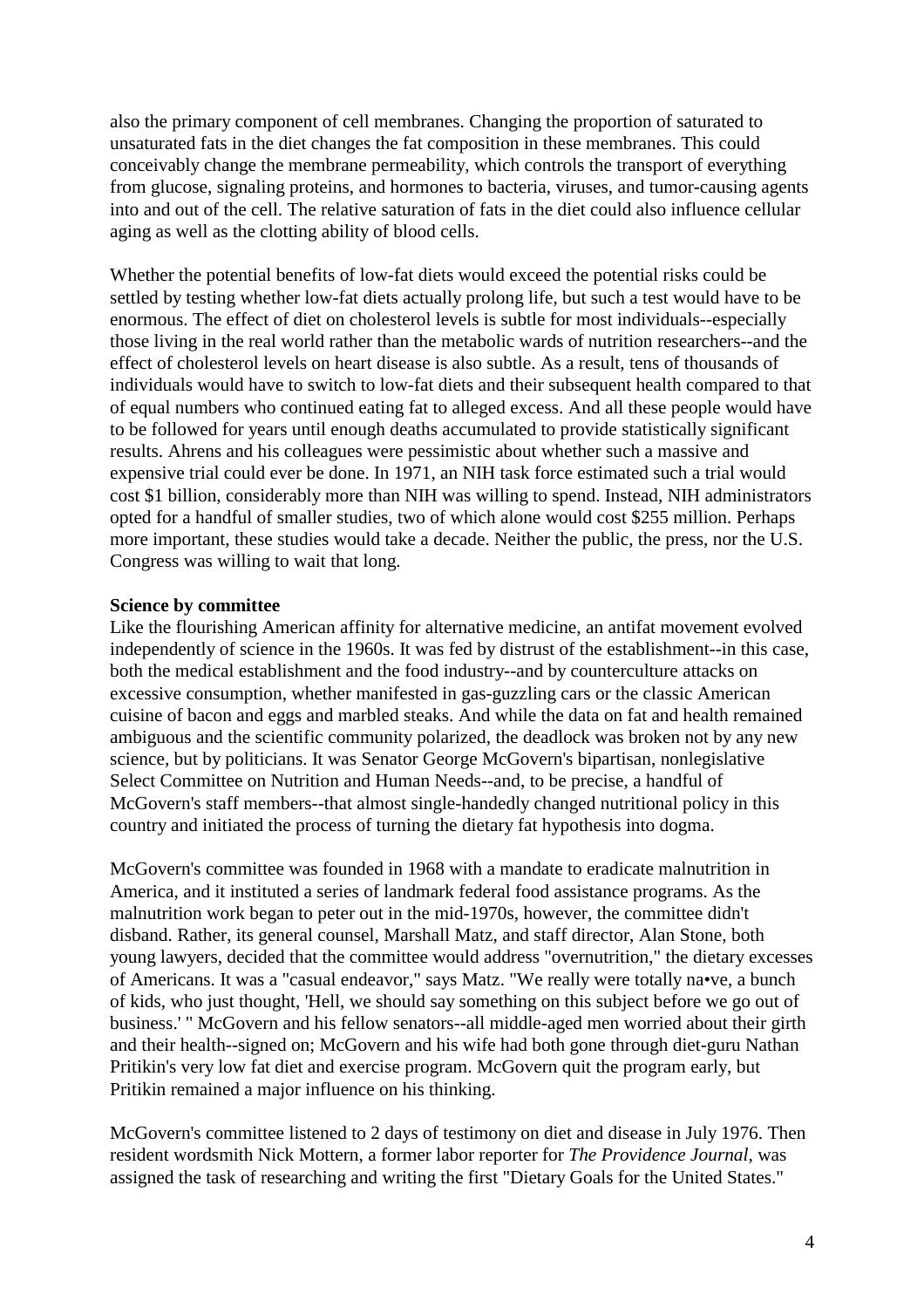Mottern, who had no scientific background and no experience writing about science, nutrition, or health, believed his Dietary Goals would launch a "revolution in diet and agriculture in this country." He avoided the scientific and medical controversy by relying almost exclusively on Harvard School of Public Health nutritionist Mark Hegsted for input on dietary fat. Hegsted had studied fat and cholesterol metabolism in the early 1960s, and he believed unconditionally in the benefits of restricting fat intake, although he says he was aware that his was an extreme opinion. With Hegsted as his muse, Mottern saw dietary fat as the nutritional equivalent of cigarettes, and the food industry as akin to the tobacco industry in its willingness to suppress scientific truth in the interests of profits. To Mottern, those scientists who spoke out against fat were those willing to take on the industry. "It took a certain amount of guts," he says, "to speak about this because of the financial interests involved."

Mottern's report suggested that Americans cut their total fat intake to 30% of the calories they consume and saturated fat intake to 10%, in accord with AHA recommendations for men at high risk of heart disease. The report acknowledged the existence of controversy but insisted Americans had nothing to lose by following its advice. "The question to be asked is not why should we change our diet but why not?" wrote Hegsted in the introduction. "There are [no risks] that can be identified and important benefits can be expected." This was an optimistic but still debatable position, and when Dietary Goals was released in January 1977, "all hell broke loose," recalls Hegsted. "Practically nobody was in favor of the McGovern recommendations. Damn few people."

McGovern responded with three follow-up hearings, which aptly foreshadowed the next 7 years of controversy. Among those testifying, for instance, was NHLBI director Robert Levy, who explained that no one knew if eating less fat or lowering blood cholesterol levels would prevent heart attacks, which was why NHLBI was spending \$300 million to study the question. Levy's position was awkward, he recalls, because "the good senators came out with the guidelines and then called us in to get advice." He was joined by prominent scientists, including Ahrens, who testified that advising Americans to eat less fat on the strength of such marginal evidence was equivalent to conducting a nutritional experiment with the American public as subjects. Even the American Medical Association protested, suggesting that the diet proposed by the guidelines raised the "potential for harmful effects." But as these scientists testified, so did representatives from the dairy, egg, and cattle industries, who also vigorously opposed the guidelines for obvious reasons. This juxtaposition served to taint the scientific criticisms: Any scientists arguing against the committee's guidelines appeared to be either hopelessly behind the paradigm, which was Hegsted's view, or industry apologists, which was Mottern's, if not both.

Although the committee published a revised edition of the Dietary Goals later in the year, the thrust of the recommendations remained unchanged. It did give in to industry pressure by softening the suggestion that Americans eat less meat. Mottern says he considered even that a "disservice to the public," refused to do the revisions, and quit the committee. (Mottern became a vegetarian while writing the Dietary Goals and now runs a food co-op in Peekskill, New York.)

The guidelines might have then died a quiet death when McGovern's committee came to an end in late 1977 if two federal agencies had not felt it imperative to respond. Although they took contradictory points of view, one message--with media assistance--won out.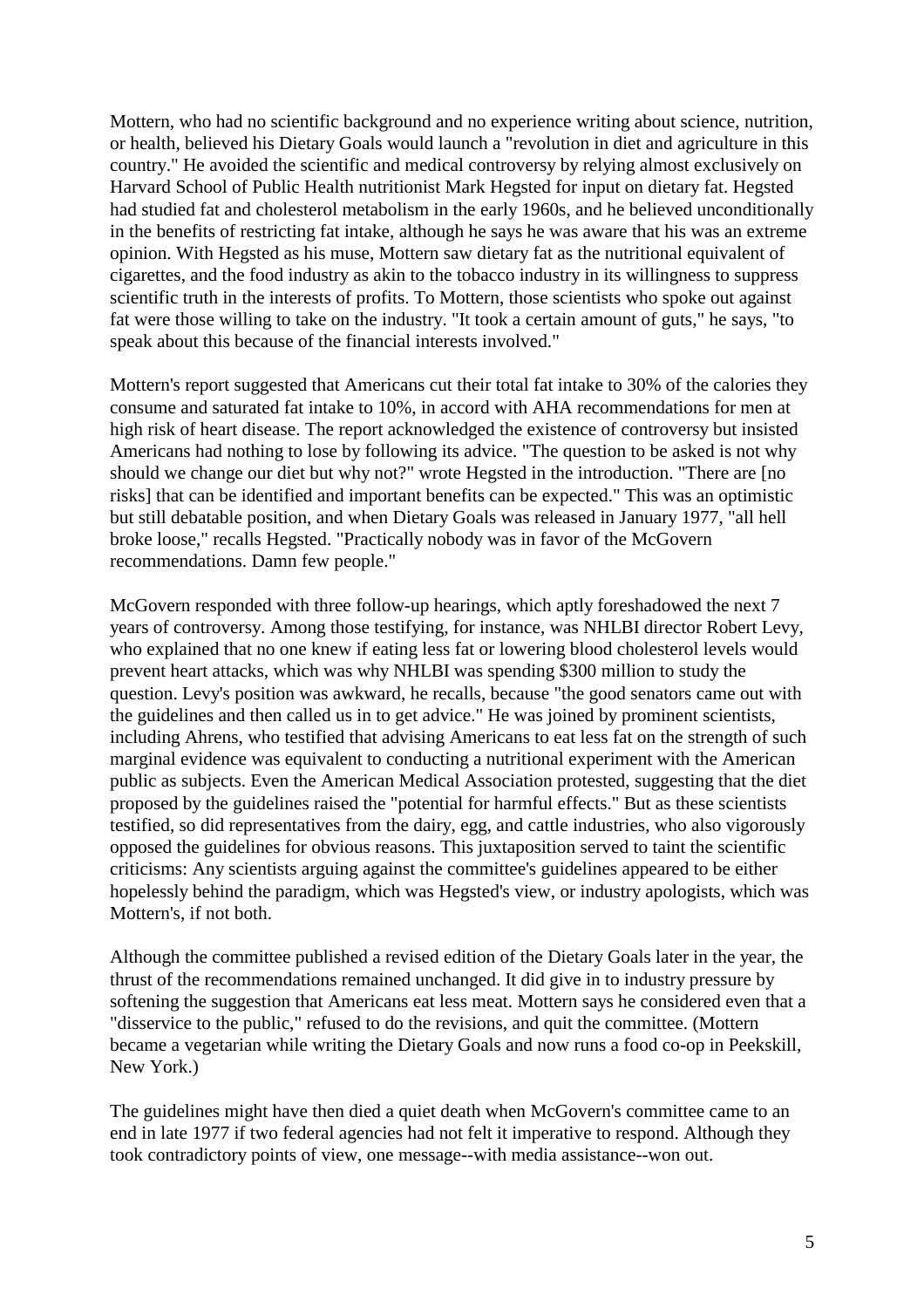The first was the USDA, where consumer-activist Carol Tucker Foreman had recently been appointed an assistant secretary. Foreman believed it was incumbent on USDA to turn McGovern's recommendations into official policy, and, like Mottern, she was not deterred by the existence of scientific controversy. "Tell us what you know and tell us it's not the final answer," she would tell scientists. "I have to eat and feed my children three times a day, and I want you to tell me what your best sense of the data is right now."

Of course, given the controversy, the "best sense of the data" would depend on which scientists were asked. The Food and Nutrition Board of the National Academy of Sciences (NAS), which decides the Recommended Dietary Allowances, would have been a natural choice, but NAS president Philip Handler, an expert on metabolism, had told Foreman that Mottern's Dietary Goals were "nonsense." Foreman then turned to McGovern's staffers for advice and they recommended she hire Hegsted, which she did. Hegsted, in turn, relied on a state-of-the-science report published by an expert but very divergent committee of the American Society for Clinical Nutrition. "They were nowhere near unanimous on anything," says Hegsted, "but the majority supported something like the McGovern committee report."

The resulting document became the first edition of "Using the Dietary Guidelines for Americans." Although it acknowledged the existence of controversy and suggested that a single dietary recommendation might not suit an entire diverse population, the advice to avoid fat and saturated fat was, indeed, virtually identical to McGovern's Dietary Goals.

Three months later, the NAS Food and Nutrition Board released its own guidelines: "Toward Healthful Diets." The board, consisting of a dozen nutrition experts, concluded that the only reliable advice for healthy Americans was to watch their weight; everything else, dietary fat included, would take care of itself. The advice was not taken kindly, however, at least not by the media. The first reports--"rather incredulously," said Handler at the time--criticized the NAS advice for conflicting with the USDA's and McGovern's and thus somehow being irresponsible. Follow-up reports suggested that the board members, in the words of Jane Brody, who covered the story for *The New York Times*, were "all in the pocket of the industries being hurt." To be precise, the board chair and one of its members consulted for food industries, and funding for the board itself came from industry donations. These industry connections were leaked to the press from the USDA.

Hegsted now defends the NAS board, although he didn't at the time, and calls this kind of conflict of interest "a hell of an issue." "Everybody used to complain that industry didn't do anything on nutrition," he told *Science*, "yet anybody who got involved was blackballed because their positions were presumably influenced by the industry." (In 1981, Hegsted returned to Harvard, where his research was funded by Frito-Lay.) The press had mixed feelings, claiming that the connections "soiled" the academy's reputation "for tendering careful scientific advice" (*The Washington Post*), demonstrated that the board's "objectivity and aptitude are in doubt" (*The New York Times*), or represented in the board's guidelines a "blow against the food faddists who hold the public in thrall" (*Science*). In any case, the NAS board had been publicly discredited. Hegsted's Dietary Guidelines for Americans became the official U.S. policy on dietary fat: Eat less fat. Live longer.

#### **Creating "consensus"**

Once politicians, the press, and the public had decided dietary fat policy, the science was left to catch up. In the early 1970s, when NIH opted to forgo a \$1 billion trial that might be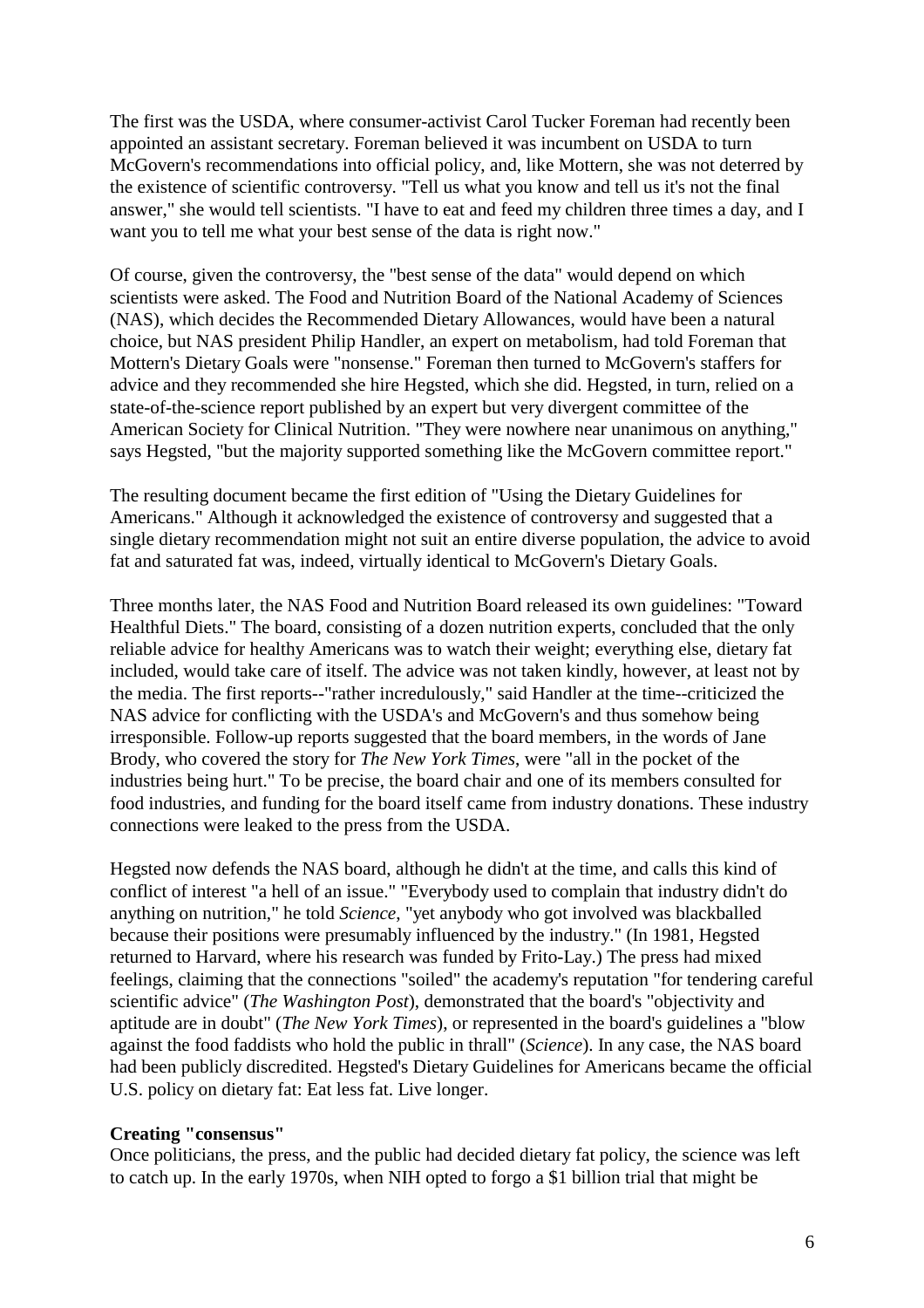definitive and instead fund a half-dozen studies at one-third the cost, everyone hoped these smaller trials would be sufficiently persuasive to conclude that low-fat diets prolong lives. The results were published between 1980 and 1984. Four of these trials --comparing heart disease rates and diet within Honolulu, Puerto Rico, Chicago, and Framingham--showed no evidence that men who ate less fat lived longer or had fewer heart attacks. A fifth trial, the Multiple Risk Factor Intervention Trial (MRFIT), cost \$115 million and tried to amplify the subtle influences of diet on health by persuading subjects to avoid fat while simultaneously quitting smoking *and* taking medication for high blood pressure. That trial suggested, if anything, that eating less fat might shorten life. In each study, however, the investigators concluded that methodological flaws had led to the negative results. They did not, at least publicly, consider their results reason to lessen their belief in the evils of fat.

The sixth study was the \$140 million Lipid Research Clinics (LRC) Coronary Primary Prevention Trial, led by NHLBI administrator Basil Rifkind and biochemist Daniel Steinberg of the University of California, San Diego. The LRC trial was a drug trial, not a diet trial, but the NHLBI heralded its outcome as the end of the dietary fat debate. In January 1984, LRC investigators reported that a medication called cholestyramine reduced cholesterol levels in men with abnormally high cholesterol levels and modestly reduced heart disease rates in the process. (The probability of suffering a heart attack during the seven-plus years of the study was reduced from 8.6% in the placebo group to 7.0%; the probability of dying from a heart attack dropped from 2.0% to 1.6%.) The investigators then concluded, without benefit of dietary data, that cholestyramine's benefits could be extended to diet as well. And although the trial tested only middle-aged men with cholesterol levels higher than those of 95% of the population, they concluded that those benefits "could and should be extended to other age groups and women and ... other more modest elevations of cholesterol levels."

Why go so far? Rifkind says their logic was simple: For 20 years, he and his colleagues had argued that lowering cholesterol levels prevented heart attacks. They had spent enormous sums trying to prove it. They felt they could never actually demonstrate that low-fat diets prolonged lives--that would be too expensive, and MRFIT had failed--but now they had established a fundamental link in the causal chain, from lower cholesterol levels to cardiovascular health. With that, they could take the leap of faith from cholesterol-lowering drugs and health to cholesterol-lowering diet and health. And after all their effort, they were eager--not to mention urged by Congress--to render helpful advice. "There comes a point when, if you don't make a decision, the consequences can be great as well," says Rifkind. "If you just allow Americans to keep on consuming 40% of calories from fat, there's an outcome to that as well."

With the LRC results in press, the NHLBI launched what Levy called "a massive public health campaign." The media obligingly went along. *Time*, for instance, reported the LRC findings under the headline "Sorry, It's True. Cholesterol really is a killer." The article about a drug trial began: "No whole milk. No butter. No fatty meats ..." *Time* followed up 3 months later with a cover story: "And Cholesterol and Now the Bad News. ..." The cover photo was a frowning face: a breakfast plate with two fried eggs as the eyes and a bacon strip for the mouth. Rifkind was quoted saying that their results "strongly indicate that the more you lower cholesterol and fat in your diet, the more you reduce your risk of heart disease," a statement that still lacked direct scientific support.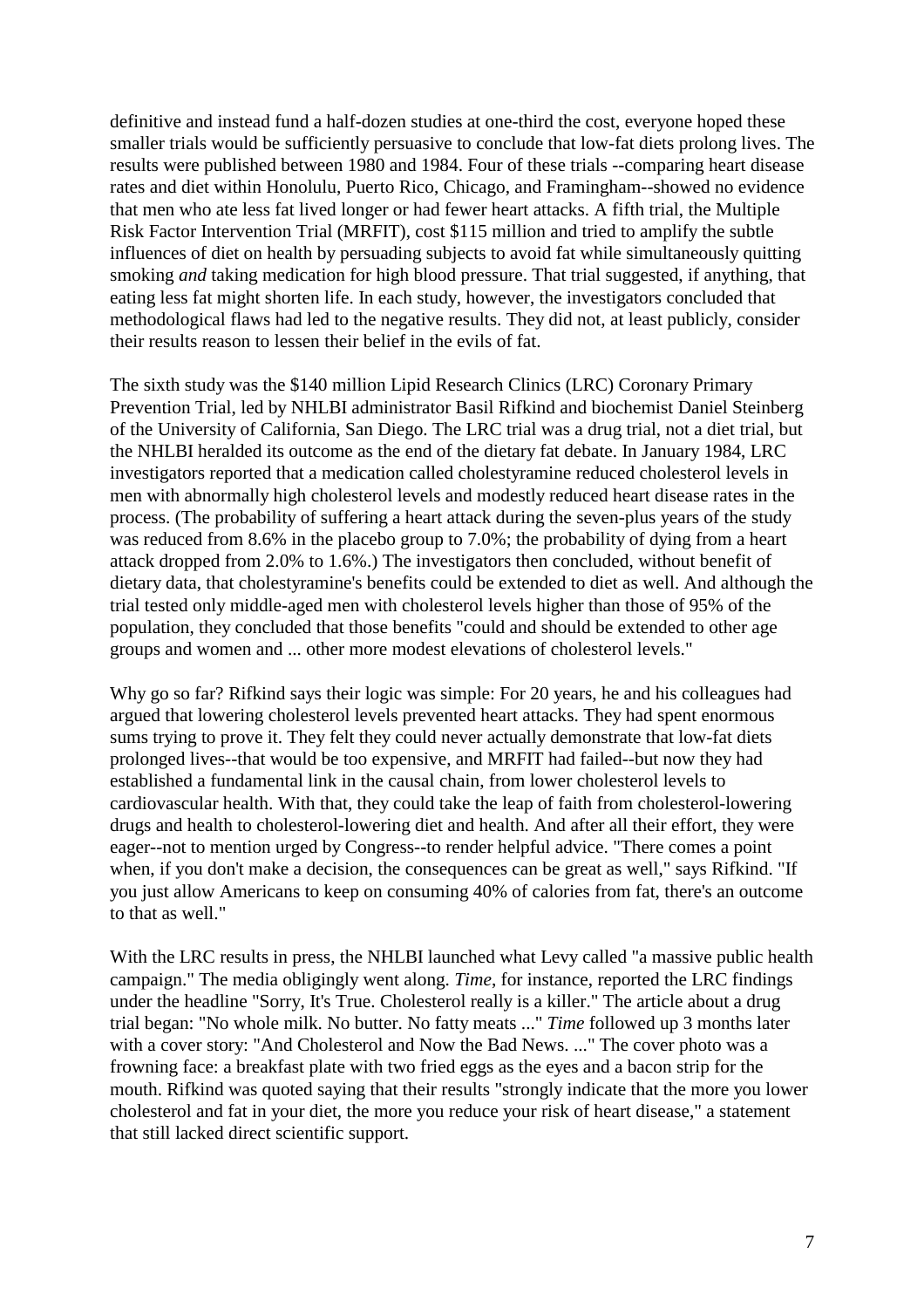The following December, NIH effectively ended the debate with a "Consensus Conference." The idea of such a conference is that an expert panel, ideally unbiased, listens to 2 days of testimony and arrives at a conclusion with which everyone agrees. In this case, Rifkind chaired the planning committee, which chose his LRC co-investigator Steinberg to lead the expert panel. The 20 speakers did include a handful of skeptics --including Ahrens, for instance, and cardiologist Michael Oliver of Imperial College in London--who argued that it was unscientific to equate the effects of a drug with the effects of a diet. Steinberg's panel members, however, as Oliver later complained in *The Lancet*, "were selected to include only experts who would, predictably, say that all levels of blood cholesterol in the United States are too high and should be lowered. And, of course, this is exactly what was said." Indeed, the conference report, written by Steinberg and his panel, revealed no evidence of discord. There was "no doubt," it concluded, that low-fat diets "will afford significant protection against coronary heart disease" to every American over 2 years old. The Consensus Conference officially gave the appearance of unanimity where none existed. After all, if there had been a true consensus, as Steinberg himself told *Science*, "you wouldn't have had to have a consensus conference."

#### **The test of time**

To the outside observer, the challenge in making sense of any such long-running scientific controversy is to establish whether the skeptics are simply on the wrong side of the new paradigm, or whether their skepticism is well founded. In other words, is the science at issue based on sound scientific thinking and unambiguous data, or is it what Sir Francis Bacon, for instance, would have called "wishful science," based on fancies, opinions, and the exclusion of contrary evidence? Bacon offered one viable suggestion for differentiating the two: the test of time. Good science is rooted in reality, so it grows and develops and the evidence gets increasingly more compelling, whereas wishful science flourishes most under its first authors before "going downhill."

Such is the case, for instance, with the proposition that dietary fat causes cancer, which was an integral part of dietary fat anxiety in the late 1970s. By 1982, the evidence supporting this idea was thought to be so undeniable that a landmark NAS report on nutrition and cancer equated those researchers who remained skeptical with "certain interested parties [who] formerly argued that the association between lung cancer and smoking was not causational." Fifteen years and hundreds of millions of research dollars later, a similarly massive expert report by the World Cancer Research Fund and the American Institute for Cancer Research could find neither "convincing" nor even "probable" reason to believe that dietary fat caused cancer.

The hypothesis that low-fat diets are the requisite route to weight loss has taken a similar downward path. This was the ultimate fallback position in all low-fat recommendations: Fat has nine calories per gram compared to four calories for carbohydrates and protein, and so cutting fat from the diet surely would cut pounds. "This is held almost to be a religious truth," says Harvard's Willett. Considerable data, however, now suggest otherwise. The results of well-controlled clinical trials are consistent: People on low-fat diets initially lose a couple of kilograms, as they would on any diet, and then the weight tends to return. After 1 to 2 years, little has been achieved. Consider, for instance, the 50,000 women enrolled in the ongoing \$100 million Women's Health Initiative (WHI). Half of these women have been extensively counseled to consume only 20% of their calories from fat. After 3 years on this near-draconian regime, say WHI sources, the women had lost, on average, a kilogram each.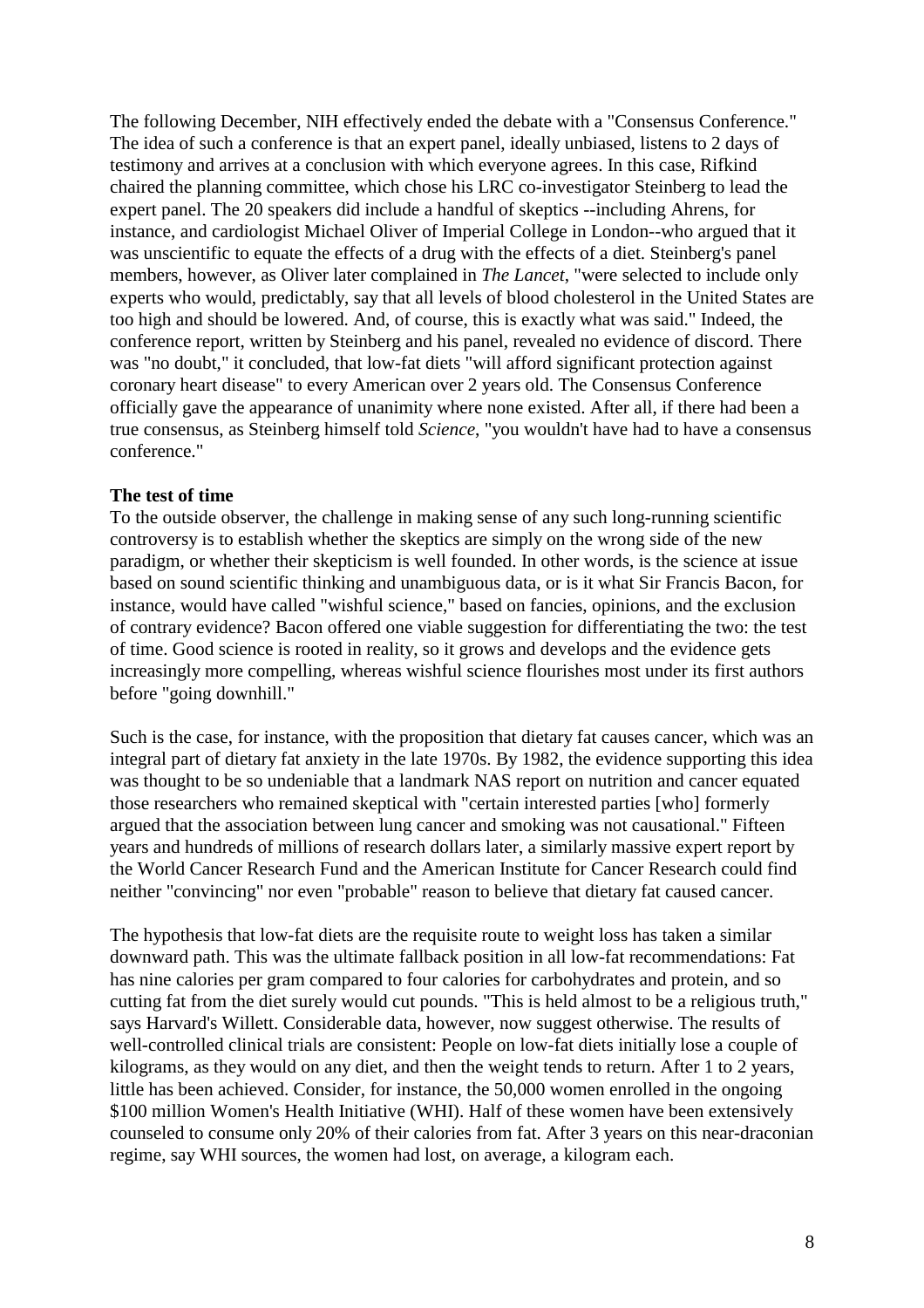The link between dietary fat and heart disease is more complicated, because the hypothesis has diverged into two distinct propositions: first, that lowering cholesterol prevents heart disease; second, that eating less fat not only lowers cholesterol and prevents heart disease but *prolongs* life. Since 1984, the evidence that cholesterol-lowering drugs are beneficial- proposition number one--has indeed blossomed, at least for those at high risk of heart attack. These drugs reduce serum cholesterol levels dramatically, and they prevent heart attacks, perhaps by other means as well. Their market has now reached \$4 billion a year in the United States alone, and every new trial seems to confirm their benefits.

The evidence supporting the second proposition, that eating less fat makes for a healthier and longer life, however, has remained stubbornly ambiguous. If anything, it has only become less compelling over time. Indeed, since Ancel Keys started advocating low-fat diets almost 50 years ago, the science of fat and cholesterol has evolved from a simple story into a very complicated one. The catch has been that few involved in this business were prepared to deal with a complicated story. Researchers initially preferred to believe it was simple--that a single unwholesome nutrient, in effect, could be isolated from the diverse richness of human diets; public health administrators required a simple story to give to Congress and the public; and the press needed a simple story--at least on any particular day--to give to editors and readers in 30 column inches. But as contrarian data continued to accumulate, the complications became increasingly more difficult to ignore or exclude, and the press began waffling or adding caveats. The scientists then got the blame for not sticking to the original simple story, which had, regrettably, never existed.

#### **More fats, fewer answers**

The original simple story in the 1950s was that high cholesterol levels increase heart disease risk. The seminal Framingham Heart Study, for instance, which revealed the association between cholesterol and heart disease, originally measured only total serum cholesterol. But cholesterol shuttles through the blood in an array of packages. Low-density lipoprotein particles (LDL, the "bad" cholesterol) deliver fat and cholesterol from the liver to tissues that need it, including the arterial cells, where it can lead to atherosclerotic plaques. High-density lipoproteins (HDLs, the "good" cholesterol) return cholesterol to the liver. The higher the HDL, the lower the heart disease risk. Then there are triglycerides, which contain fatty acids, and very low density lipoproteins (VLDLs), which transport triglycerides.

All of these particles have some effect on heart disease risk, while the fats, carbohydrates, and protein in the diet have varying effects on all these particles. The 1950s story was that saturated fats increase total cholesterol, polyunsaturated fats decrease it, and monounsaturated fats are neutral. By the late 1970s--when researchers accepted the benefits of HDL--they realized that monounsaturated fats are not neutral. Rather, they raise HDL, at least compared to carbohydrates, and lower LDL. This makes them an ideal nutrient as far as cholesterol goes. Furthermore, saturated fats cannot be quite so evil because, while they elevate LDL, which is bad, they also elevate HDL, which is good. And some saturated fats--stearic acid, in particular, the fat in chocolate--are at worst neutral. Stearic acid raises HDL levels but does little or nothing to LDL. And then there are trans fatty acids, which raise LDL, just like saturated fat, but also lower HDL. Today, none of this is controversial, although it has yet to be reflected in any Food Guide Pyramid.

To understand where this complexity can lead in a simple example, consider a steak--to be precise, a porterhouse, select cut, with a half-centimeter layer of fat, the nutritional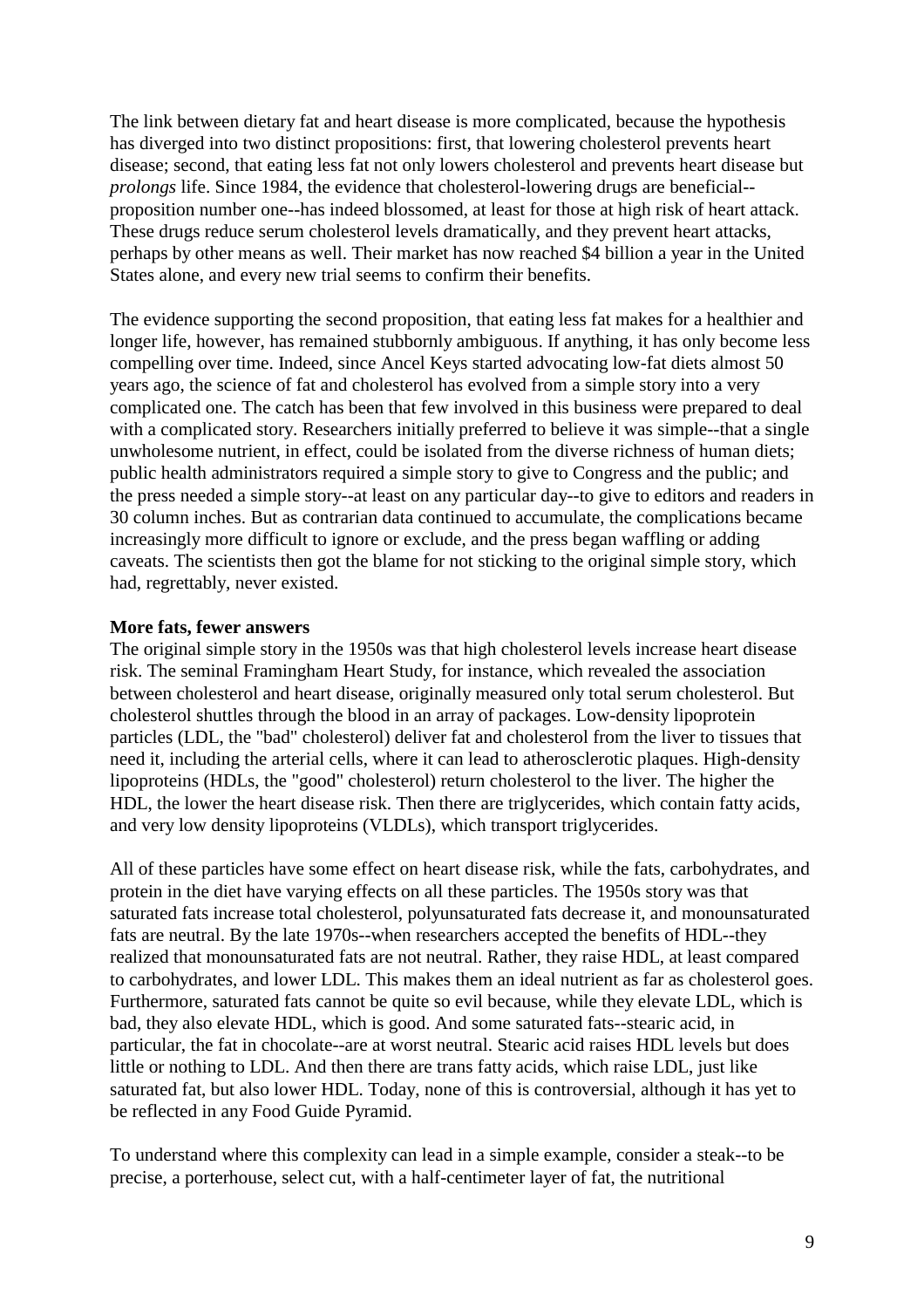constituents of which can be found in the Nutrient Database for Standard Reference at the USDA Web site. After broiling, this porterhouse reduces to a serving of almost equal parts fat and protein. Fifty-one percent of the fat is monounsaturated, of which virtually all (90%) is oleic acid, the same healthy fat that's in olive oil. Saturated fat constitutes 45% of the total fat, but a third of that is stearic acid, which is, at the very least, harmless. The remaining 4% of the fat is polyunsaturated, which also improves cholesterol levels. In sum, well over half--and perhaps as much as 70%--of the fat content of a porterhouse will improve cholesterol levels compared to what they would be if bread, potatoes, or pasta were consumed instead. The remaining 30% will raise LDL but will also raise HDL. All of this suggests that eating a porterhouse steak rather than carbohydrates might actually improve heart disease risk, although no nutritional authority who hasn't written a high-fat diet book will say this publicly.

As for the scientific studies, in the years since the 1984 consensus conference, the one thing they have not done is pile up evidence in support of the low-fat-for-all approach to the public good. If anything, they have added weight to Ahrens's fears that there may be a downside to populationwide low-fat recommendations. In 1986, for instance, just 1 year after NIH launched the National Cholesterol Education Program, also advising low-fat diets for everyone over 2 years old, epidemiologist David Jacobs of the University of Minnesota, Twin Cities, visited Japan. There he learned that Japanese physicians were advising patients to raise their cholesterol levels, because low cholesterol levels were linked to hemorrhagic stroke. At the time, Japanese men were dying from stroke almost as frequently as American men were succumbing to heart disease. Back in Minnesota, Jacobs looked for this low-cholesterol-stroke relationship in the MRFIT data and found it there, too. And the relationship transcended stroke: Men with very low cholesterol levels seemed prone to premature death; below 160 milligrams per deciliter (mg/dl), the lower the cholesterol level, the shorter the life.

Jacobs reported his results to NHLBI, which in 1990 hosted a conference to discuss the issue, bringing together researchers from 19 studies around the world. The data were consistent: When investigators tracked all deaths, instead of just heart disease deaths, the cholesterol curves were U-shaped for men and flat for women. In other words, men with cholesterol levels above 240 mg/dl tended to die prematurely from heart disease. But below 160 mg/dl, the men tended to die prematurely from cancer, respiratory and digestive diseases, and trauma. As for women, if anything, the higher their cholesterol, the longer they lived (see graph on p. 2540).

These mortality data can be interpreted in two ways. One, preferred by low-fat advocates, is that they cannot be meaningful. Rifkind, for instance, told *Science* that the excess deaths at low cholesterol levels *must* be due to preexisting conditions. In other words, chronic illness leads to low cholesterol levels, not vice versa. He pointed to the 1990 conference report as the definitive document on the issue and as support for his argument, although the report states unequivocally that this interpretation is not supported by the data.

The other interpretation is that what a low-fat diet does to serum cholesterol levels, and what that in turn does to arteries, may be only one component of the diet's effect on health. In other words, while low-fat diets might help prevent heart disease, they might also raise susceptibility to other conditions. This is what always worried Ahrens. It's also one reason why the American College of Physicians, for instance, now suggests that cholesterol reduction is certainly worthwhile for those at high, short-term risk of dying of coronary heart disease but of "much smaller or ... uncertain" benefit for everyone else.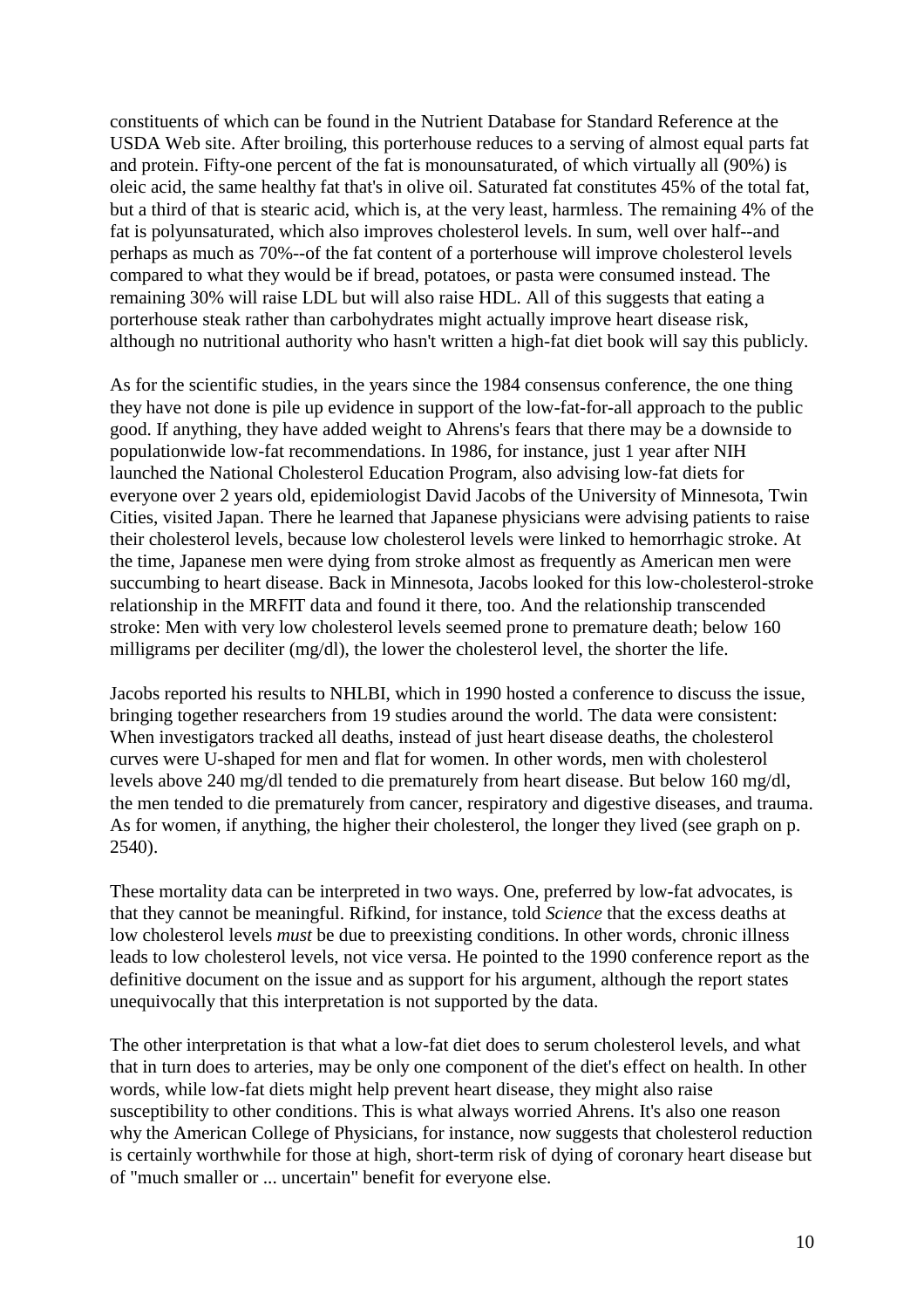This interpretation--that the connection between diet and health far transcends cholesterol--is also supported by the single most dramatic diet-heart trial ever conducted: the Lyon Diet Heart Study, led by Michel de Lorgeril of the French National Institute of Health and Medical Research (INSERM) and published in *Circulation* in February 1999. The investigators randomized 605 heart attack survivors, all on cholesterol-lowering drugs, into two groups. They counseled one to eat an AHA "prudent diet," very similar to that recommended for all Americans. They counseled the other to eat a Mediterranean-type diet, with more bread, cereals, legumes, beans, vegetables, fruits, and fish and less meat. Total fat and types of fat differed markedly in the two diets, but the HDL, LDL, and total cholesterol levels in the two groups remained virtually identical. Nonetheless, over 4 years of follow-up, the Mediterranean-diet group had only 14 cardiac deaths and nonfatal heart attacks compared to 44 for the "Western-type" diet group. The likely explanation, wrote de Lorgeril and his colleagues, is that the "protective effects [of the Mediterranean diet] were not related to serum concentrations of total, LDL or HDL cholesterol."

Many researchers find the Lyon data so perplexing that they're left questioning the methodology of the trial. Nonetheless, says NIH's Harlan, the data "are very provocative. They do bring up the issue of whether if we look only at cholesterol levels we aren't going to miss something very important." De Lorgeril believes the diet's protective effect comes primarily from omega-3 fatty acids, found in seed oils, meat, cereals, green leafy vegetables, and fish, and from antioxidant compounds, including vitamins, trace elements, and flavonoids. He told *Science* that most researchers and journalists in the field are prisoners of the "cholesterol paradigm." Although dietary fat and serum cholesterol "are obviously connected," he says, "the connection is not a robust one" when it comes to heart disease.

#### **Dietary trade-offs**

One inescapable reality is that death is a trade-off, and so is diet. "You have to eat something," says epidemiologist Hugh Tunstall Pedoe of the University of Dundee, U.K., spokesperson for the 21-nation Monitoring Cardiovascular Disease Project run by the World Health Organization. "If you eat more of one thing, you eat a lot less of something else. So for every theory saying this disease is caused by an excess in *x*, you can produce an alternative theory saying it's a deficiency in *y*." It would be simple if, say, saturated fats could be cut from the diet and the calories with it, but that's not the case. Despite all expectations to the contrary, people tend to consume the same number of calories despite whatever diet they try. If they eat less total fat, for instance, they will eat more carbohydrates and probably less protein, because most protein comes in foods like meat that also have considerable amounts of fat.

This plus-minus problem suggests a different interpretation for virtually every diet study ever done, including, for instance, the kind of metabolic-ward studies that originally demonstrated the ability of saturated fats to raise cholesterol. If researchers reduce the amount of saturated fat in the test diet, they have to make up the calories elsewhere. Do they add polyunsaturated fats, for instance, or add carbohydrates? A single carbohydrate or mixed carbohydrates? Do they add green leafy vegetables, or do they add pasta? And so it goes. "The sky's the limit," says nutritionist Alice Lichtenstein of Tufts University in Boston. "There are a million perturbations."

These trade-offs also confound the kind of epidemiological studies that demonized saturated fat from the 1950s onward. In particular, individuals who eat copious amounts of meat and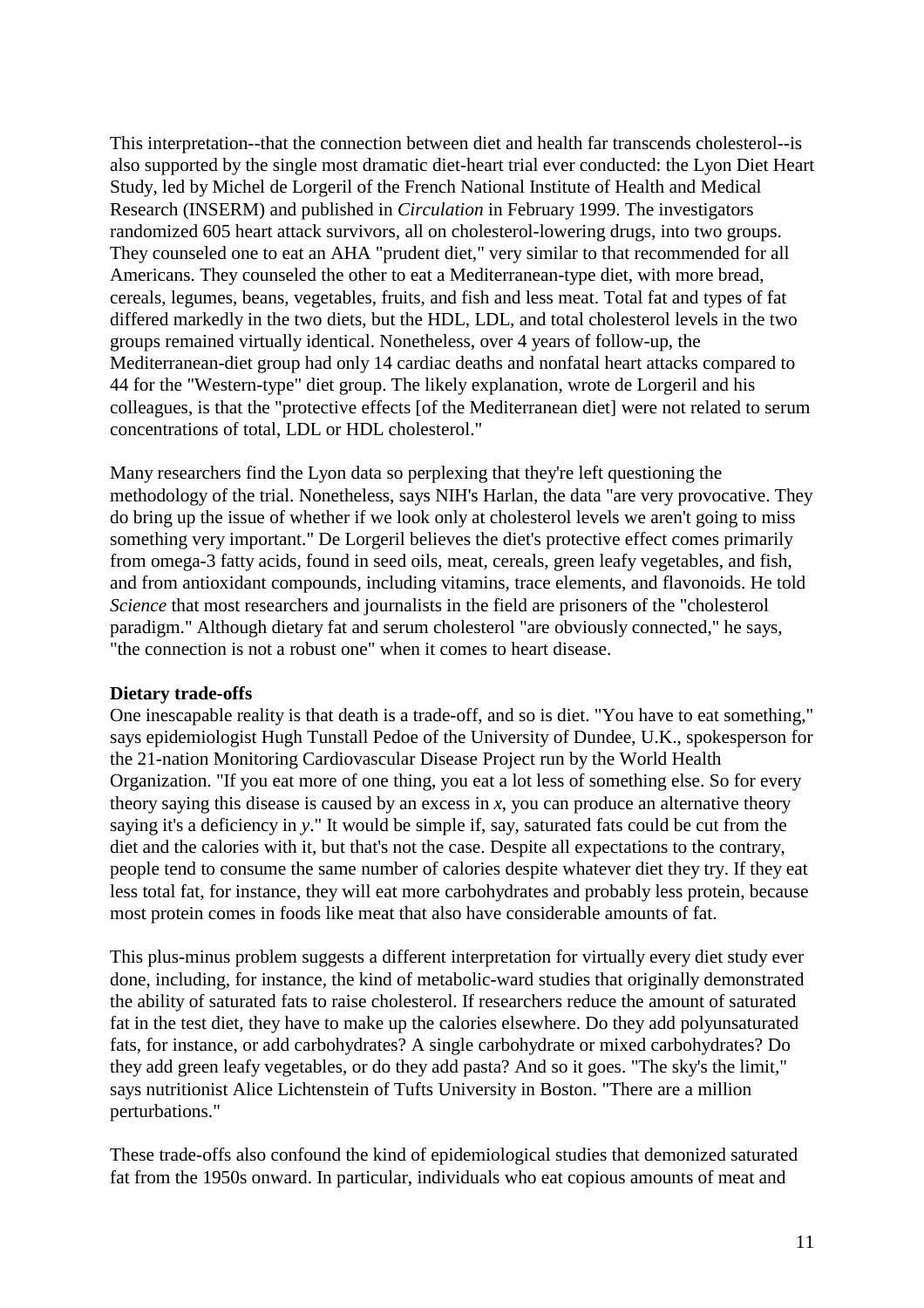dairy products, and plenty of saturated fats in the process, tend not to eat copious amounts of vegetables and fruits. The same holds for entire populations. The eastern Finns, for instance, whose lofty heart disease rates convinced Ancel Keys and a generation of researchers of the evils of fat, live within 500 kilometers of the Arctic Circle and rarely see fresh produce or a green vegetable. The Scots, infamous for eating perhaps the least wholesome diet in the developed world, are in a similar fix. Basil Rifkind recalls being laughed at once on this point when he lectured to Scottish physicians on healthy diets: "One said, 'You talk about increasing fruits and vegetable consumption, but in the area I work in there's not a single grocery store.' " In both cases, researchers joke that the only green leafy vegetable these populations consume regularly is tobacco. As for the purported benefits of the widely hailed Mediterranean diet, is it the fish, the olive oil, or the fresh vegetables? After all, says Harvard epidemiologist Dimitrios Trichopoulos, a native of Greece, the olive oil is used either to cook vegetables or as dressing over salads. "The quantity of vegetables consumed is almost a pound [half a kilogram] a day," he says, "and you cannot eat it without olive oil. And we eat a lot of legumes, and we cannot eat legumes without olive oil."

Indeed, recent data on heart disease trends in Europe suggest that a likely explanation for the differences between countries and over time is the availability of fresh produce year-round rather than differences in fat intake. While the press often plays up the French paradox--the French have little heart disease despite seemingly high saturated fat consumption--the real paradox is throughout Southern Europe, where heart disease death rates have steadily dropped while animal fat consumption has steadily risen, says University of Cambridge epidemiologist John Powles, who studies national disease trends. The same trend appears in Japan. "We have this idea that it's the Arcadian past, the life in the village, the utopia that we've lost," Powles says; "that the really protective Mediterranean diet is what people ate in the 1950s." But that notion isn't supported by the data: As these Mediterranean nations became more affluent, says Powles, they began to eat proportionally more meat and with it more animal fat. Their heart disease rates, however, continued to improve compared to populations that consumed as much animal fat but had less access to fresh vegetables throughout the year. To Powles, the antifat movement was founded on the Puritan notion that "something bad had to have an evil cause, and you got a heart attack because you did something wrong, which was eating too much of a bad thing, rather than not having enough of a good thing."

The other salient trade-off in the plus-minus problem of human diets is carbohydrates. When the federal government began pushing low-fat diets, the scientists and administrators, and virtually everyone else involved, hoped that Americans would replace fat calories with fruits and vegetables and legumes, but it didn't happen. If nothing else, economics worked against it. The food industry has little incentive to advertise nonproprietary items: broccoli, for instance. Instead, says NYU's Nestle, the great bulk of the \$30-billion-plus spent yearly on food advertising goes to selling carbohydrates in the guise of fast food, sodas, snacks, and candy bars. And carbohydrates are all too often what Americans eat.

Carbohydrates are what Harvard's Willett calls the flip side of the calorie trade-off problem. Because it is exceedingly difficult to add pure protein to a diet in any quantity, a low-fat diet is, by definition, a high-carbohydrate diet--just as a low-fat cookie or low-fat yogurt are, by definition, high in carbohydrates. Numerous studies now suggest that high-carbohydrate diets can raise triglyceride levels, create small, dense LDL particles, and reduce HDL--a combination, along with a condition known as "insulin resistance," that Stanford endocrinologist Gerald Reaven has labeled "syndrome X." Thirty percent of adult males and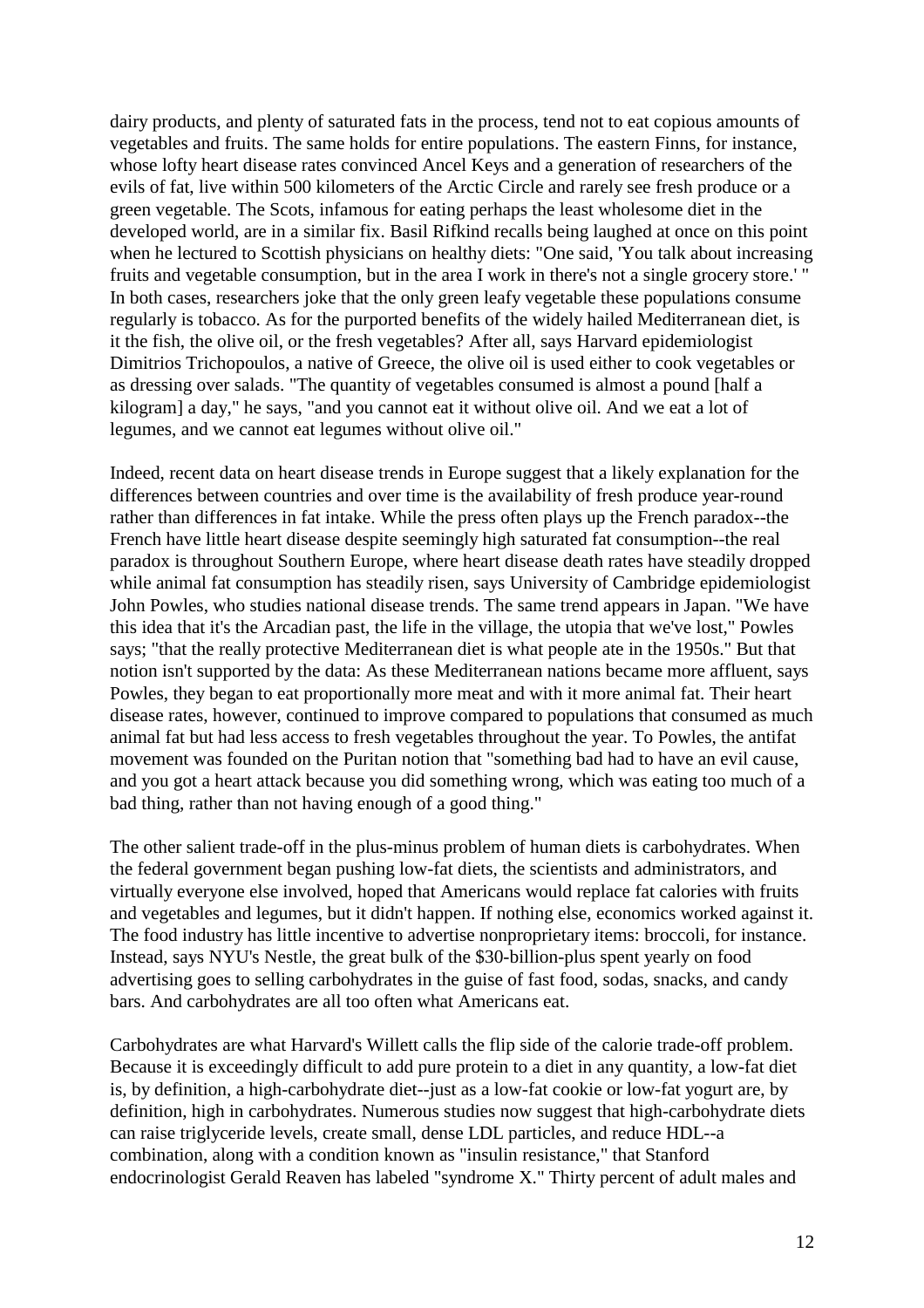10% to 15% of postmenopausal women have this particular syndrome X profile, which is associated with a several-fold increase in heart disease risk, says Reaven, even among those patients whose LDL levels appear otherwise normal. Reaven and Ron Krauss, who studies fats and lipids at Lawrence Berkeley National Laboratory in California, have shown that when men eat high-carbohydrate diets their cholesterol profiles may shift from normal to syndrome X. In other words, the more carbohydrates replace saturated fats, the more likely the end result will be syndrome X and an increased heart disease risk. "The problem is so clear right now it's almost a joke," says Reaven. How this balances out is the unknown. "It's a bitch of a question," says Marc Hellerstein, a nutritional biochemist at the University of California, Berkeley, "maybe the great public health nutrition question of our era."

The other worrisome aspect of the carbohydrate trade-off is the possibility that, for some individuals, at least, it might actually be easier to gain weight on low-fat/high-carbohydrate regimens than on higher fat diets. One of the many factors that influence hunger is the glycemic index, which measures how fast carbohydrates are broken down into simple sugars and moved into the bloodstream. Foods with the highest glycemic index are simple sugars and processed grain products like pasta and white rice, which cause a rapid rise in blood sugar after a meal. Fruits, vegetables, legumes, and even unprocessed starches--pasta *al dente*, for instance--cause a much slower rise in blood sugar. Researchers have hypothesized that eating high-glycemic index foods increases hunger later because insulin overreacts to the spike in blood sugar. "The high insulin levels cause the nutrients from the meal to get absorbed and very avidly stored away, and once they are, the body can't access them," says David Ludwig, director of the obesity clinic at Children's Hospital Boston. "The body appears to run out of fuel." A few hours after eating, hunger returns.

If the theory is correct, calories from the kind of processed carbohydrates that have become the staple of the American diet are not the same as calories from fat, protein, or complex carbohydrates when it comes to controlling weight. "They may cause a hormonal change that stimulates hunger and leads to overeating," says Ludwig, "especially in environments where food is abundant. ..."

In 1979, 2 years after McGovern's committee released its Dietary Goals, Ahrens wrote to *The Lancet* describing what he had learned over 30 years of studying fat and cholesterol metabolism: "It is absolutely certain that no one can reliably predict whether a change in dietary regimens will have any effect whatsoever on the incidence of new events of [coronary heart disease], nor in whom." Today, many nutrition researchers, acknowledging the complexity of the situation, find themselves siding with Ahrens. Krauss, for instance, who chairs the AHA Dietary Guidelines Committee, now calls it "scientifically na•ve" to expect that a single dietary regime can be beneficial for everybody: "The 'goodness' or 'badness' of anything as complex as dietary fat and its subtypes will ultimately depend on the context of the individual."

Given the proven success and low cost of cholesterol-lowering drugs, most physicians now prescribe drug treatment for patients at high risk of heart disease. The drugs reduce LDL cholesterol levels by as much as 30%. Diet rarely drops LDL by more than 10%, which is effectively trivial for healthy individuals, although it may be worth the effort for those at high risk of heart disease whose cholesterol levels respond well to it.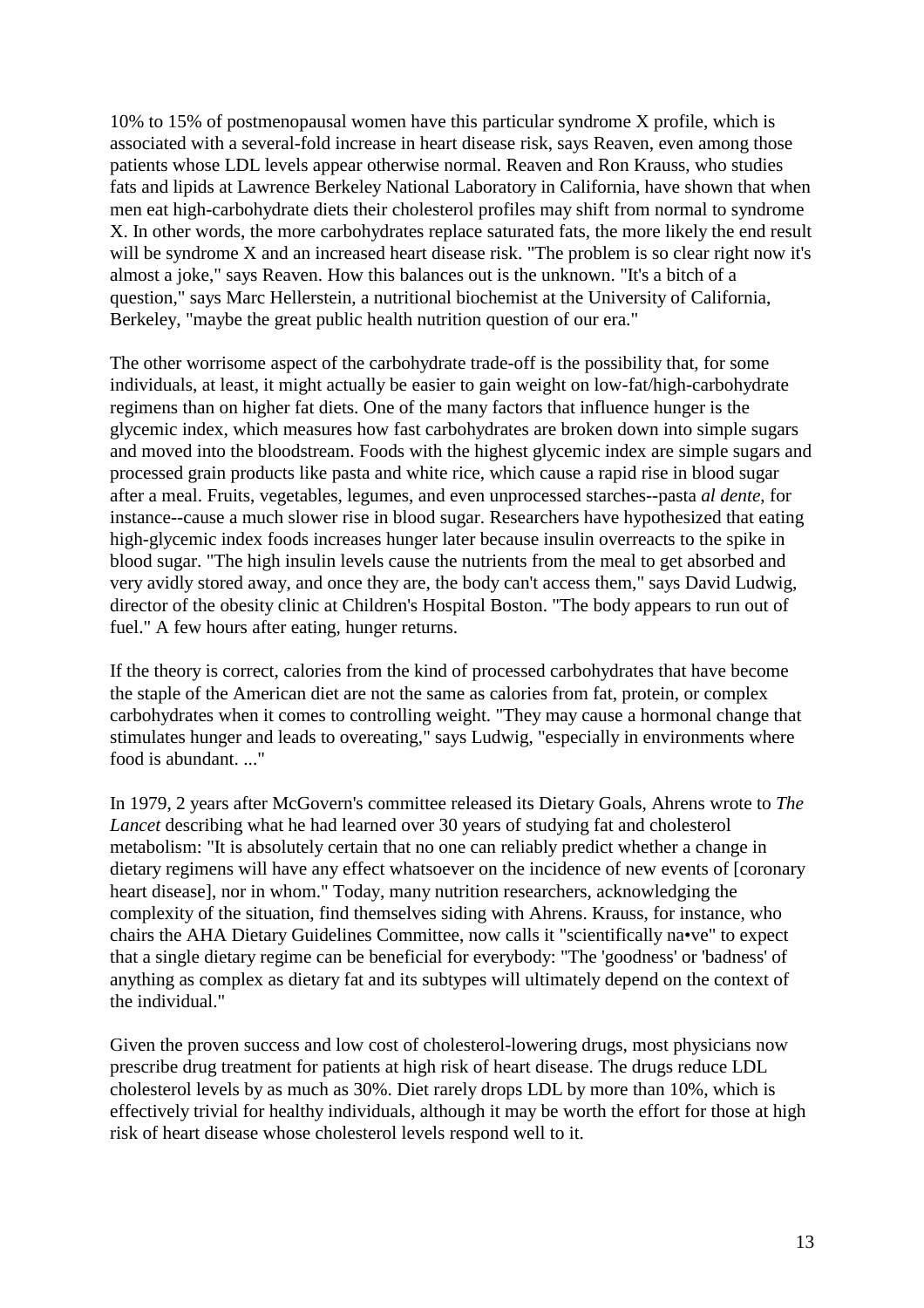The logic underlying populationwide recommendations such as the latest USDA Dietary Guidelines is that limiting saturated fat intake--even if it does little or nothing to extend the lives of healthy individuals and even if not all saturated fats are equally bad--might still delay tens of thousands of deaths each year throughout the entire country. Limiting total fat consumption is considered reasonable advice because it's simple and easy to understand, and it may limit calorie intake. Whether it's scientifically justifiable may simply not be relevant. "When you don't have any real good answers in this business," says Krauss, "you have to accept a few not so good ones as the next best thing."

**"Science", Vol 291, 30 March 2001**

# **What If Americans Ate Less Saturated Fat? Gary Taubes**

Eat less saturated fat, live longer. For 30 years, this has stood as one cornerstone of nutritional advice given to Americans (see main text). But how much longer? Between 1987 and 1992, three independent research groups used computer models to work out the answer. All three analyses agreed, but their conclusions have been buried in the literature, rarely if ever cited.

All three models estimated how much longer people might expect to live, on average, if only 10% of their calories came from saturated fat as recommended. In the process their total fat intake would drop to the recommended 30% of calories. All three models assumed that LDL cholesterol--the "bad cholesterol"--levels would drop accordingly and that this diet would have no adverse effects, although that was optimistic at the time and has become considerably more so since then. All three combined national vital statistics data with cholesterol risk factor data from the Framingham Heart Study.

The first study came out of Harvard Medical School and was published in the *Annals of Internal Medicine* in April 1987. Led by William Taylor, it concluded that individuals with a high risk of heart disease--smokers, for instance, with high blood pressure--could expect to gain, on average, one extra year by shunning saturated fat. Healthy nonsmokers, however, might add 3 days to 3 months. "Although there are undoubtedly persons who would choose to participate in a lifelong regimen of dietary change to achieve results of this magnitude, we suspect that some might not," wrote Taylor and his colleagues.

The following year, the U.S. Surgeon General's Office funded a study at the University of California, San Francisco, with the expectation that its results would counterbalance those of the Harvard analysis. Led by epidemiologist Warren Browner, this study concluded that cutting fat consumption in America would *delay* 42,000 deaths each year, but the net increase in life expectancy would average out to only 3 to 4 months. The key word was "delay," for death, like diet, is a trade-off: Everyone has to die of something. "Deaths are not prevented, they are merely delayed," Browner later wrote. "The 'saved' people mainly die of the same things everyone else dies of; they do so a little later in life." To be precise, a woman who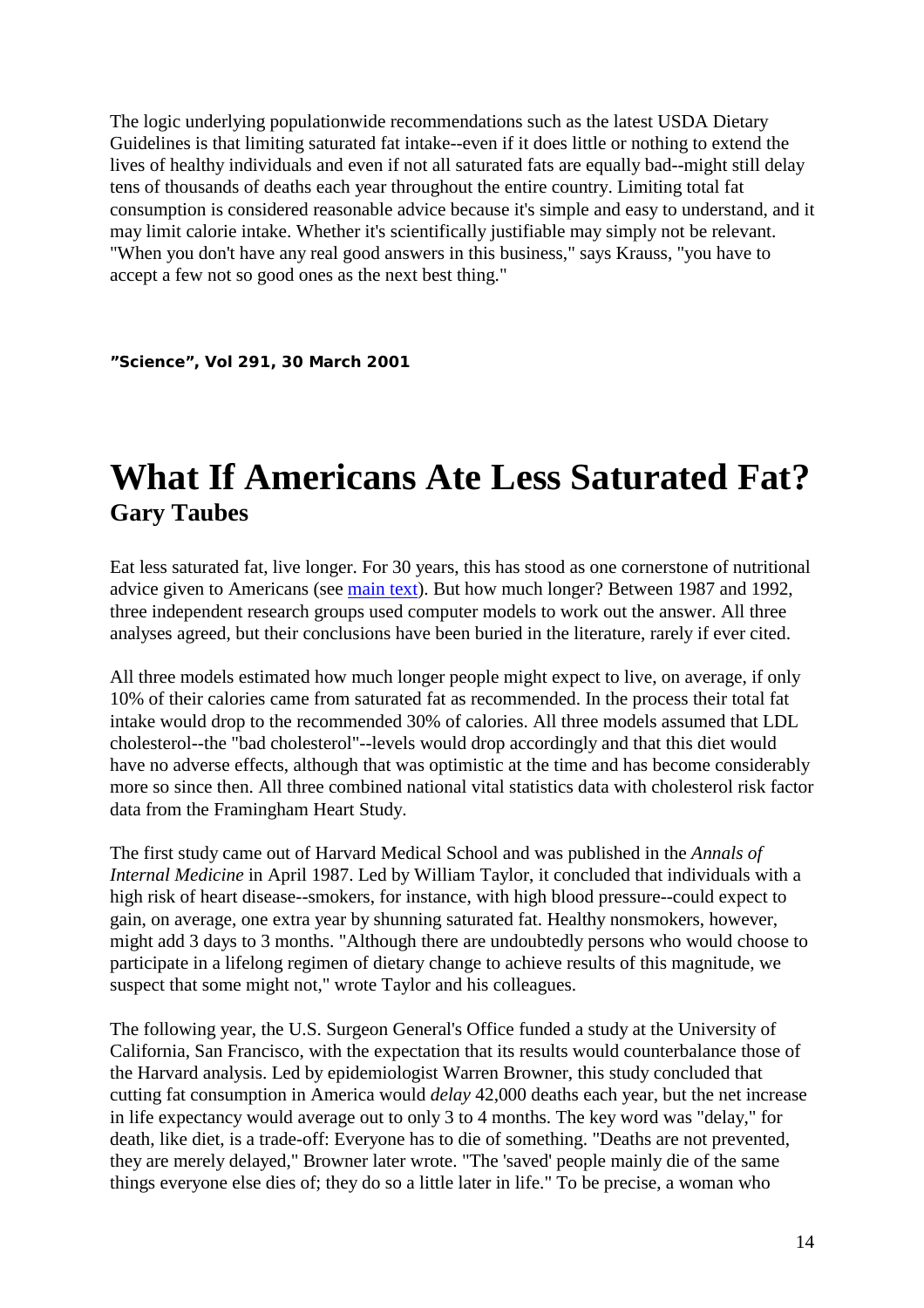might otherwise die at 65 could expect to live two extra weeks after a lifetime of avoiding saturated fat. If she lived to be 90, she could expect 10 additional weeks. The third study, from researchers at McGill University in Montreal, came to virtually identical conclusions.

Browner reported his results to the Surgeon General's Office, then submitted a paper to The Journal of the American Medical Association (JAMA). Meanwhile, the Surgeon General's Office--his source of funding--contacted JAMA and tried to prevent publication, claiming that the analysis was deeply flawed. JAMA reviewers disagreed and published his article, entitled "What If Americans Ate Less Fat?" in June 1991. As for Browner, he was left protecting his work from his own funding agents. "Shooting the messenger," he wrote to the Surgeon General's Office, "or creating a smoke screen--does not change those estimates."

**"Science", Vol 291, 30 March 2001**

## **The Epidemic That Wasn't? Gary Taubes**

For half a century, nutritionists have pointed to soaring death rates as the genesis of their research into dietary fat and heart disease and as reason to advise Americans to eat less fat (see main text). "We had an epidemic of heart disease after World War II," obesity expert Jules Hirsch of Rockefeller University in New York City said just 3 months ago in *The New York Times*. "The rates were growing higher and higher, and people became suddenly aware of that, and that diet was a factor."

To proponents of the antifat message, this heart disease epidemic has always been an indisputable reality. Yet, to the statisticians at the mortality branch of the National Center for Health Statistics (NCHS), the source of all the relevant statistics, the epidemic was illusory. In their view, heart disease deaths have been steadily declining since the late 1940s.

According to Harry Rosenberg, director of the NCHS mortality branch since 1977, the key factor in the apparent epidemic, paradoxically, was a healthier American population. By the 1950s, premature deaths from infectious diseases and nutritional deficiencies had been all but eliminated, which left more Americans living long enough to die of chronic diseases such as heart disease. In other words, the actual risk of dying from a heart attack at any particular age remained unchanged: Rather, the rising number of 50-year-olds dropping dead of heart attacks was primarily due to the rising number of 50-year-olds.

The secondary factor was an increase from 1948 to 1968 in the probability that a death would be classified on a death certificate as arteriosclerotic disease or coronary heart disease. This increase, however, was a figment of new diagnostic technologies--the wider use of electrocardiograms, for instance--and the changing terminology of death certificates. In 1949, the International Classification of Diseases (ICD) added a new category, "arteriosclerotic heart disease," under the more general rubric "diseases of the heart." The result, as a 1958 report to